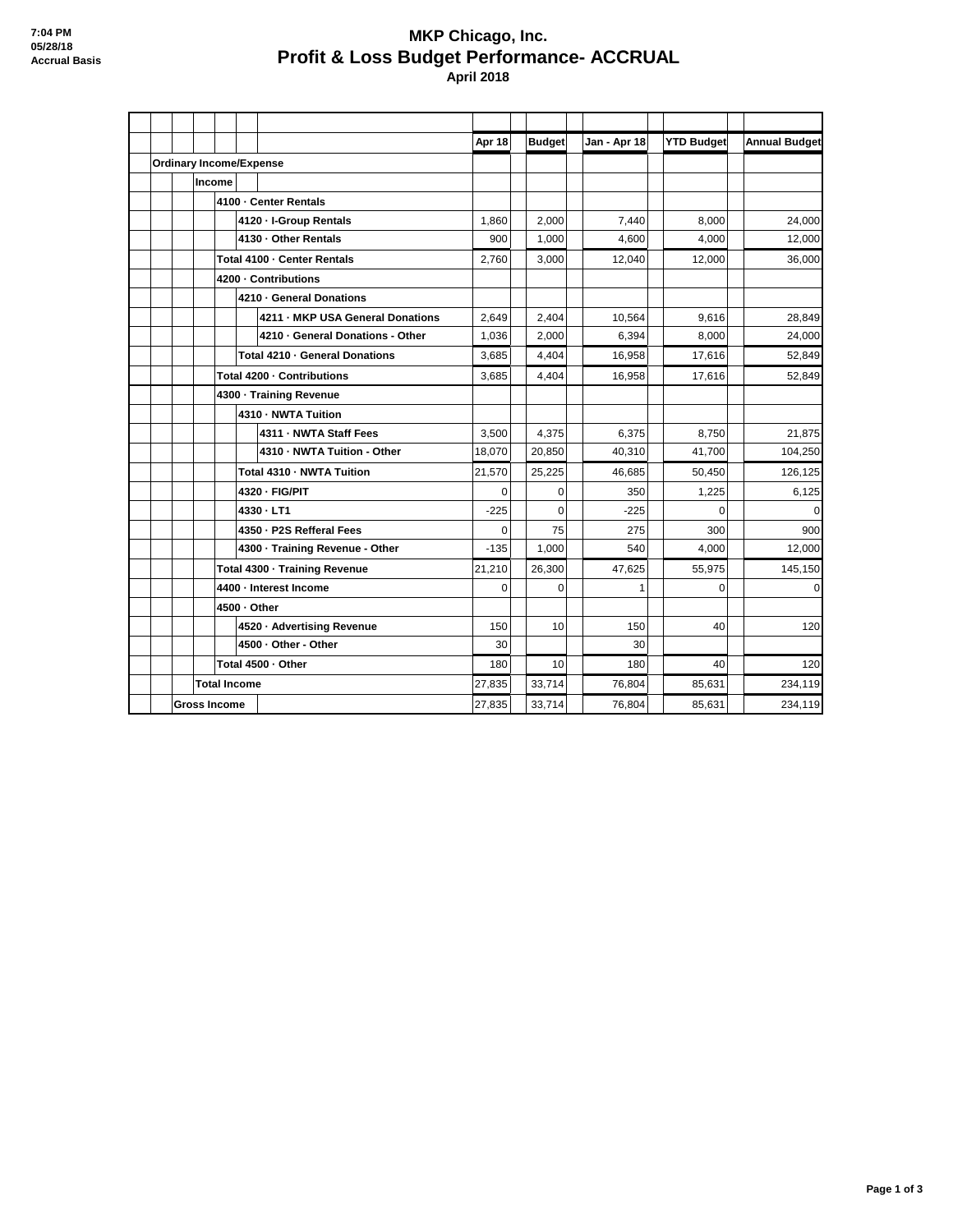## **MKP Chicago, Inc. Profit & Loss Budget Performance- ACCRUAL April 2018**

|                   |                  |                            |                                |          |                                                       | Apr 18         | <b>Budget</b> | Jan - Apr 18    | <b>YTD Budget</b> | <b>Annual Budget</b> |
|-------------------|------------------|----------------------------|--------------------------------|----------|-------------------------------------------------------|----------------|---------------|-----------------|-------------------|----------------------|
|                   |                  |                            | <b>Expense</b>                 |          |                                                       |                |               |                 |                   |                      |
|                   |                  |                            |                                |          | 6000 - Center Expense                                 |                |               |                 |                   |                      |
|                   |                  |                            |                                |          | 6010 - Building Repairs                               | $\mathbf 0$    | 125           | 0               | 500               | 1,500                |
|                   |                  |                            |                                |          | 6040 · Equipment & Maintenance                        | 108            | 400           | 808             | 1,600             | 4,800                |
|                   |                  |                            |                                |          | 6050 Rent<br>6060 - Utilities                         | 3,509<br>2,212 | 3,770<br>850  | 14,038<br>4,414 | 15,080<br>3,400   | 45,241<br>10,200     |
|                   |                  |                            |                                |          | Total 6000 - Center Expense                           | 5,829          | 5,145         | 19,260          | 20,580            | 61,741               |
|                   |                  |                            | 6100 - Fund Raising Expense    |          |                                                       |                |               |                 |                   |                      |
|                   |                  |                            |                                |          | 6110 - Printing & Mailings                            | 0              | 1,100         | 0               | 1,100             | 2.200                |
|                   |                  |                            |                                |          | 6100 · Fund Raising Expense - Other                   | 0              | 200           | 357             | 800               | 2,400                |
|                   |                  |                            |                                |          | Total 6100 - Fund Raising Expense                     | 0              | 1,300         | 357             | 1,900             | 4,600                |
|                   |                  |                            |                                |          | 6200 Operating Expense                                |                |               |                 |                   |                      |
|                   |                  |                            |                                |          | 6210 - Accounting Fees                                | 1,417          | 1,417         | 5,667           | 5,667             | 17,000               |
|                   |                  |                            |                                |          | 6215 · Bank and Credit Card Fees                      | 486            | 400           | 1,369           | 1,600             | 4,800                |
|                   |                  |                            |                                |          | 6220 - Conferences & Meetings                         | 485            | $\Omega$      | 1,245           | 1,300             | 2,000                |
|                   |                  |                            |                                |          | 6230 - Office Supplies                                | 50             | 150           | 429             | 600               | 1,800                |
|                   |                  |                            |                                |          | 6235 - Payroll Expenses.                              |                |               |                 |                   |                      |
|                   |                  |                            |                                |          | 6236 - Health Insurance                               | 150            | 150           | 600             | 600               | 1,800                |
|                   |                  |                            |                                |          | 6235 - Payroll Expenses. - Other                      | 3,888          | 3,897         | 15,584          | 15,586            | 46,759               |
|                   |                  |                            |                                |          | Total 6235 - Payroll Expenses.                        | 4,038          | 4,047         | 16,184          | 16,186            | 48,559               |
|                   |                  |                            |                                |          | 6245 - Permits & Fees                                 | 0              | $\mathbf 0$   | 1,180           | 36                | 36                   |
|                   |                  |                            |                                |          | 6250 - Postage & Shipping                             | 38             | 40            | 152             | 160               | 480                  |
|                   |                  |                            |                                |          | 6255 - Software and Services                          | 4              | $\mathbf 0$   | 6               | 0                 | 550                  |
|                   |                  |                            |                                |          | 6260 - Telephone, Email & Internet                    |                |               |                 |                   |                      |
|                   |                  |                            |                                |          | 6261 - CellPhone - Office                             | 100            | 100           | 400             | 400               | 1,200                |
|                   |                  |                            |                                |          | 6260 - Telephone, Email & Internet - Other            | 211<br>311     | 226<br>326    | 853             | 904               | 2,712                |
|                   |                  |                            |                                |          | Total 6260 - Telephone, Email & Internet              |                |               | 1,253           | 1,304             | 3,912                |
|                   |                  |                            | Total 6200 - Operating Expense |          | 6,829                                                 | 6,380          | 27,485        | 26,853          | 79,137            |                      |
|                   |                  |                            |                                |          | 6300 - Training Expenses<br>6320 - NWTA Food Expenses | 0              | 1,730         | 3,000           | 3,460             | 8,650                |
|                   |                  |                            |                                |          | 6330 - NWTA Leader Fees                               | 4,000          | 3,738         | 6,620           | 7,476             | 18,690               |
|                   |                  |                            |                                |          | 6340 - NWTA Leader Travel                             | 0              | 830           | 345             | 1,660             | 4,150                |
|                   |                  |                            |                                |          | 6350 - NWTA Materials                                 | 1,031          | 1,800         | 1,997           | 3,600             | 9,000                |
|                   |                  |                            |                                |          | 6370 - NWTA MKPI Fees                                 | 7,000          | 6,250         | 12,400          | 12,500            | 31,250               |
|                   |                  |                            |                                |          | 6380 - NWTA Site Rental                               | 0              | 2,000         | 0               | 4,000             | 10,000               |
|                   |                  |                            |                                |          | 6400 - Other Leader Fees                              | 0              | 275           | 300             | 1,100             | 3,300                |
|                   |                  |                            |                                |          | 6300 - Training Expenses - Other                      | 0              | 300           | 0               | 1,200             | 3,600                |
|                   |                  |                            |                                |          | Total 6300 - Training Expenses                        | 12,031         | 16,923        | 24,662          | 34,996            | 88,640               |
|                   |                  |                            | <b>Total Expense</b>           |          |                                                       | 24,689         | 29,748        | 71,764          | 84,329            | 234,118              |
|                   |                  |                            | <b>Net Ordinary Income</b>     |          | 3,146                                                 | 3,966          | 5,040         | 1,302           | 1                 |                      |
|                   |                  | Other Income/Expense       |                                |          |                                                       |                |               |                 |                   |                      |
|                   |                  |                            | <b>Other Expense</b>           |          |                                                       |                |               |                 |                   |                      |
|                   |                  |                            |                                |          | 7050 - Interest Expense                               | 5,000          | 4,917         | 5,000           | 19,667            | 59,000               |
|                   |                  | <b>Total Other Expense</b> |                                |          | 5,000                                                 | 4,917          | 5,000         | 19,667          | 59,000            |                      |
|                   | Net Other Income |                            |                                | $-5,000$ | $-4,917$                                              | $-5,000$       | $-19,667$     | $-59,000$       |                   |                      |
| <b>Net Income</b> |                  |                            |                                |          |                                                       | $-1,854$       | -951          | 40              | $-18,365$         | $-58,999$            |